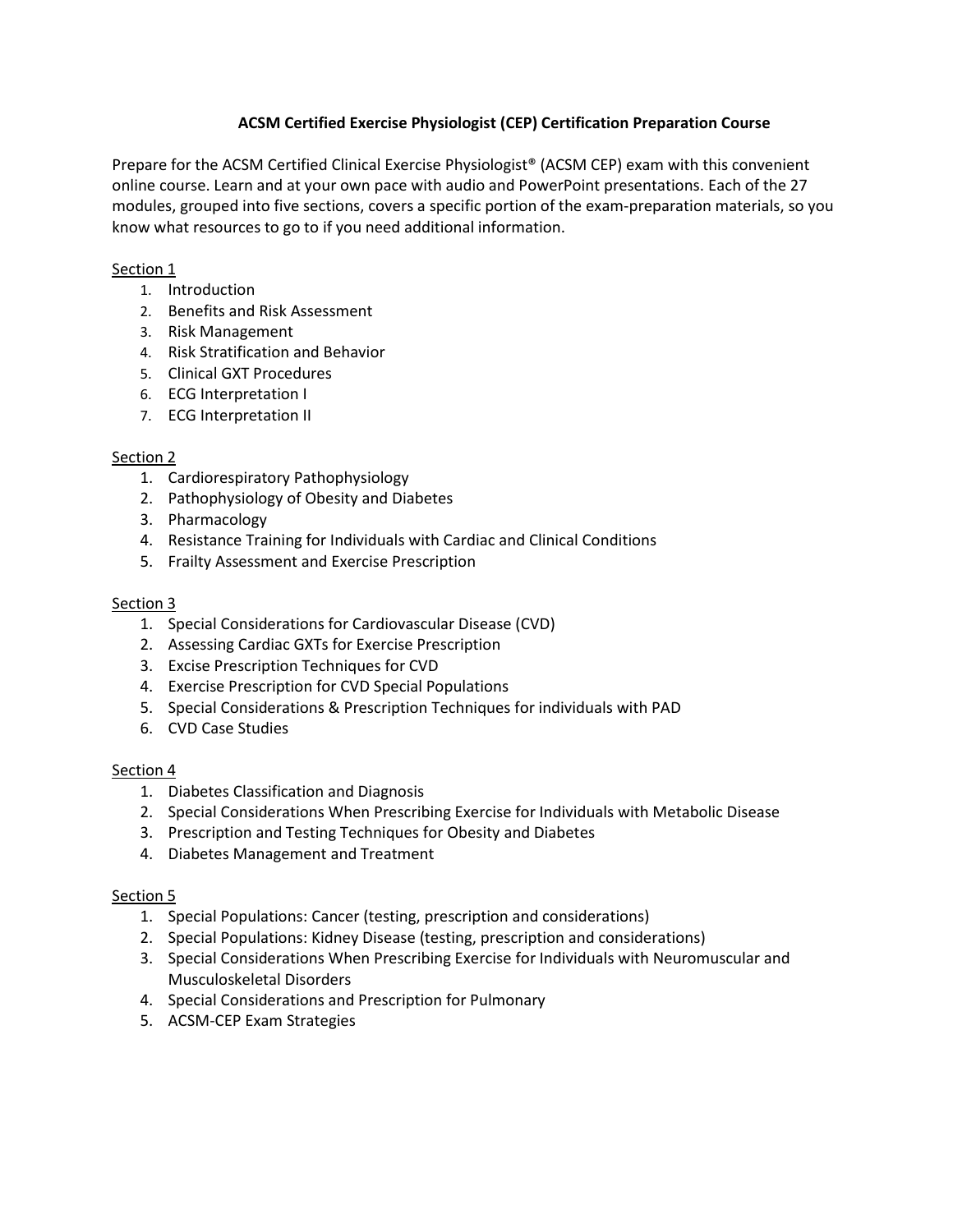## **Learning Objectives**

After completing the exam-prep course, participants will be able to:

● Understand what is expected of a CEP in preparing for the ACSM-CEP certification exam and in clinical practice.

# *Graded Exercise Testing*

- Maximal and Submaximal Graded Exercise Testing (GXT) Procedures
	- Understand the indications for performing a GXT.
	- Identify absolute and relative contraindications.
	- Determine the appropriate testing modality relative to the individual's characteristics.
	- Select the appropriate testing protocol to achieve maximal effort within 8-12 minutes of exercise.
	- Understand appropriate test-termination criteria for a submaximal exercise test.
	- Understand normal and abnormal heart rate, blood pressure, oxygen saturation and EKG responses before, during and after a GXT.
- Assessing GXTs for Exercise Prescription
	- Understand how to modify an exercise prescription based on abnormal EKG, blood pressure, oxygen saturation and symptoms.
	- Understand the purpose of using heart rate to guide exercise intensity.
	- $\circ$  Understand the heart rate reserve, VO<sub>2</sub> reserve, percent of maximal heart rate and VO<sub>2</sub> thresholds for light, moderate and vigorous intensity.
	- Understand how to calculate respective intensity thresholds using the reserve and percent maximum methods.

# *Cardiovascular Disease*

- Electrocardiography (ECG)
	- Understand the basics of electrocardiography, including calculation of HR and axis deviation.
	- Understand and perform ECG interpretation of sinus rhythms, conduction disturbances, ventricular and supraventricular arrhythmias, ischemia and infarct patterns, chamber enlargements and pacemakers.
	- Understand the pathophysiology of all arrhythmias.
- Cardiovascular Disease (CVD)
	- Identify common risk factors for the development of CVD.
	- Understand the underlying pathophysiology of CVD.
	- Understand common treatment procedures for reestablishing normal coronary blood supply.
- Peripheral Artery Disease (PAD)
	- Identify common risk factors for the development of PAD.
	- Understand the underlying pathophysiology of PAD.
	- Identify signs and symptoms of PAD.
	- Understand PAD severity thresholds using the ankle brachial inex.
- Congestive Heart Failure (CHF)
	- Understand recommended exercise modalities and intensities necessary for improving cardiorespiratory fitness.
	- Identify common exercise-related symptoms associated with CHF.
	- Understand how to modify the exercise prescription for low fit and/or frail CHF patients to promote improvements.

*Pulmonary Disease*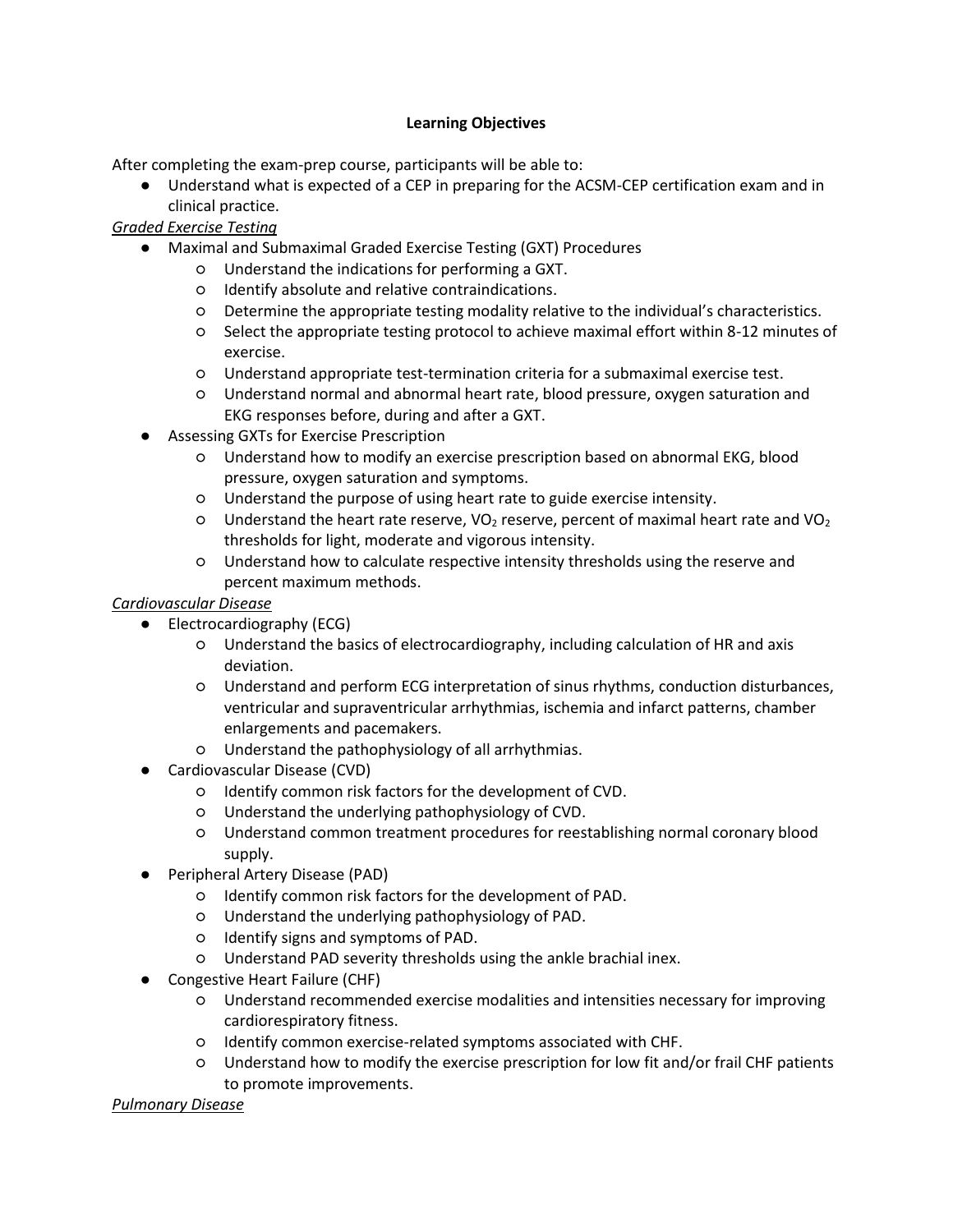- Interpret data from a pulmonary function test and determine whether obstructive or restrictive pulmonary disease is present.
- Chronic obstructive pulmonary disease (COPD)
	- Identify common risk factors for the development of COPD.
	- Understand the underlying pathophysiology of COPD.
	- Understand the difference between chronic bronchitis and emphysema.
	- Understand how to modify exercise and conditions when it is appropriate to adjust supplemental oxygen.
	- Understand techniques to help clear the airway of sputum.
	- Understand inspiratory muscle training recommendations.
- Restrictive lung disease
	- Understand the underlying pathophysiology.
- Understand how to modify exercise interventions relative to special considerations for those with interstitial lung disease, pulmonary arterial hypertension or lung transplant.

# *Pharmacology*

- Provide information that CEPs can apply to clinical practice regarding mechanism of action, therapeutic use, special considerations and possible effects on exercise for the following medications:
	- Medications affecting BP
	- Medications supporting cardiac function
	- Blood modifiers
	- Medications used for asthma and COPD
	- Anti-hyperglycemic agents
	- Anti-obesity agents
- Understand techniques to help individuals with medication compliance.
- Understand the CEP scope of practice related to discussion of medications.
- Provide education on when to take medications around exercise.
- Provide concurrent education to complement the physician's directions as to how specific medications work and what specific medications do for an individual's condition.
- Understand the potential side effects and drug-drug interactions of a specific medication.

# *Metabolic Diseases (Obesity and/or Diabetes)*

- Diabetes mellitus
	- Understand the underlying pathophysiology related to type 1 and 2 diabetes mellitus and gestational diabetes.
	- Understand the classification and diagnostic criteria for type 1 and 2 diabetes mellitus and gestational diabetes.
	- Understand diabetes management that can be used in clinical practice.
		- Treatment goals for type 1 and 2 diabetes
		- Monitoring of blood glucose before during and after exercise
		- Interpretation of hemoglobin A1c
		- Assessing and treating hypoglycemia
		- Understanding the roll ketones play in identifying diabetic ketoacidosis (DKA)
		- Understanding the importance of controlling postprandial hyperglycemic surges
		- Cardiovascular risk factor control
		- Special issues for women of childbearing age
		- Prevention of macro- and microvascular complications
	- Understand insulin preparations and means for administration of insulin.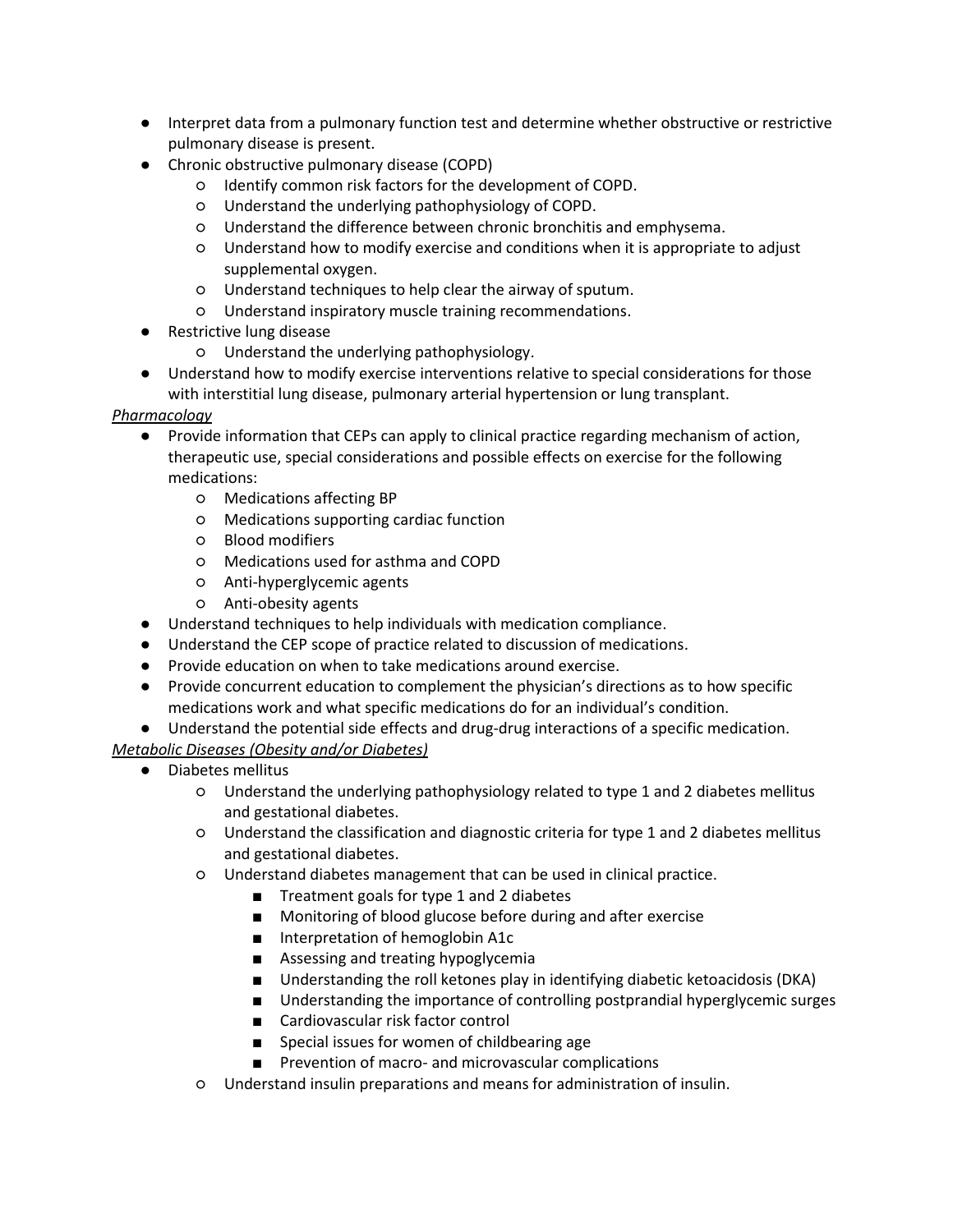- Instruct individuals on ways to prevent or minimize hypoglycemia before, during and after exercise.
- Understand how to instruct insulin-dependent individuals on special precautions when exercising.
- Understand how to select exercise tests for individuals with type 1 and 2 diabetes mellitus and understand situations when professionals should and should not conduct exercise testing.
- Identify differences in exercise prescription and testing for individuals with type 1 and 2 diabetes mellitus to healthy populations, including aerobic, resistance and flexibility exercise.
- Understand special considerations and how to provide exercise for individuals experiencing complications from type 1 and 2 diabetes mellitus.
- **Obesity** 
	- Understand the underlying pathophysiology related to obesity and the development of chronic diseases.
	- Understand obesity management that can be used in clinical practice.
	- Identify the role of different types of exercise and physical activity in weight loss and in preventing weight re-gain.
	- Understand select exercise tests for individuals with obesity.
	- Understand situations when professionals should and should not conduct exercise testing.
	- Identify differences in exercise prescription for individuals with obesity compared to healthy populations, including aerobic, resistance and flexibility exercise.

## *Special Populations*

- Kidney disease
	- Understand the underlying pathophysiology related to kidney disease diagnosis and progression, and changes to exercise response.
	- Understand select exercise tests for individuals with kidney disease and understand situations when professionals should and should not conduct exercise testing.
	- Identify differences in exercise prescription and testing for individuals with CKD, ESRD and transplants compared to healthy populations, including aerobic, resistance and flexibility exercise
	- Understand the effect of renal replacement on the exercise prescription in ESRD and transplants
	- Understand special considerations for individuals with CKD, ESRD and transplants.
- Neuromuscular and musculoskeletal disorders
	- Understand the underlying pathophysiology and signs and symptoms of Parkinson's disease (PD), multiple sclerosis (MS), osteoarthritis (OA) and osteoporosis.
	- Understand the effect that PD, MS, OA and osteoporosis have on an individual's ability to exercise, and changes to exercise response.
	- Understand how to select exercise tests for individuals with PD, MS, OA and osteoporosis and understand situations when professionals should and should not conduct exercise testing.
	- Understand the effect of exercise timing in coordination with medications for PD, MS, OA and osteoporosis.
	- Identify differences in exercise prescription and testing for individuals with PD, MS, OA and osteoporosis compared to healthy populations, including aerobic, resistance and flexibility exercise.